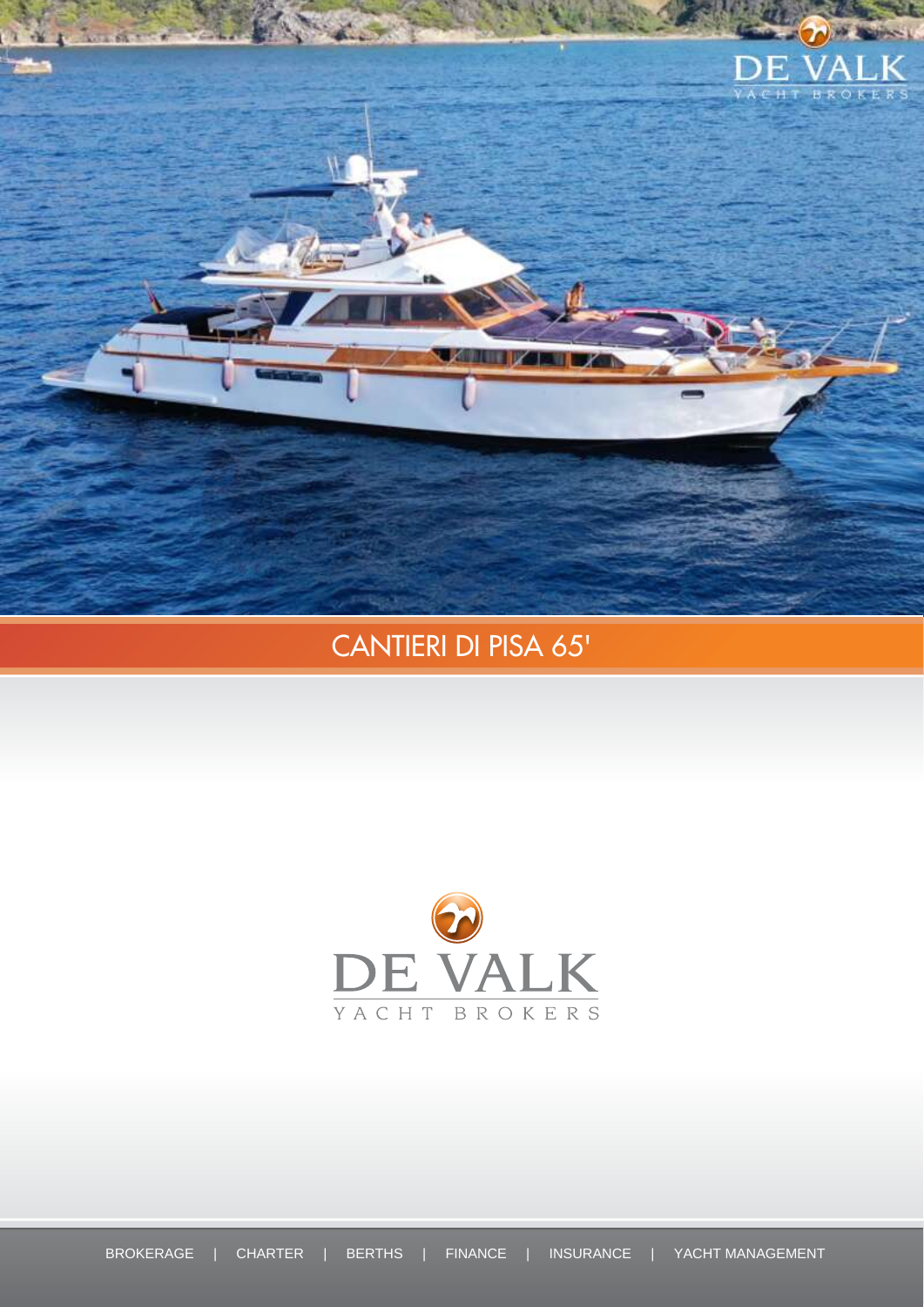### **BROKER'S COMMENTS**

''She is classy and classic. She is unique. Cantieri di Pisa is one of those names that let our traditional hearts beat faster. MY "Nomad" is now for sale and offering chilled times with family and friends at the sea. Currently located in the north at the baltic sea, she is asking for some sun und celeste clear water again. Take the old times to the future. It´s timeless.''

#### **Jürgen Jacobs**

### **SPECIFICATIONS**

| <b>Dimensions</b>   | $19.94 \times 4.58 \times 1.40$ (m) | <b>Builder</b> | Cantieri di Pisa      |
|---------------------|-------------------------------------|----------------|-----------------------|
| <b>Built</b>        | 1972                                | Cabins         | 3                     |
| <b>Material</b>     | Mahogany                            | <b>Berths</b>  | 6                     |
| Engine(s)           | 2 x MAN R6-730 diesel               | Hp/Kw          | 730,61 (hp), 537 (kw) |
| <b>Asking price</b> | EUR 249.000 (vat: paid)             | Lying          | contact sales office  |
|                     |                                     |                |                       |

### **CONTACT**

| <b>Sales office</b> | De Valk Hamburg | <b>Telephone</b> | +49 40 46 000 999 |
|---------------------|-----------------|------------------|-------------------|
| <b>Address</b>      | Domstrasse 11   | <b>Fax</b>       | +31 355829019     |
|                     | 20095 Hamburg   | E-mail           | hamburg@devalk.nl |
|                     | Germany         |                  |                   |

### **DISCLAIMER**

These particulars are given in good faith as supplied but cannot be guaranteed and cannot be used for contracts.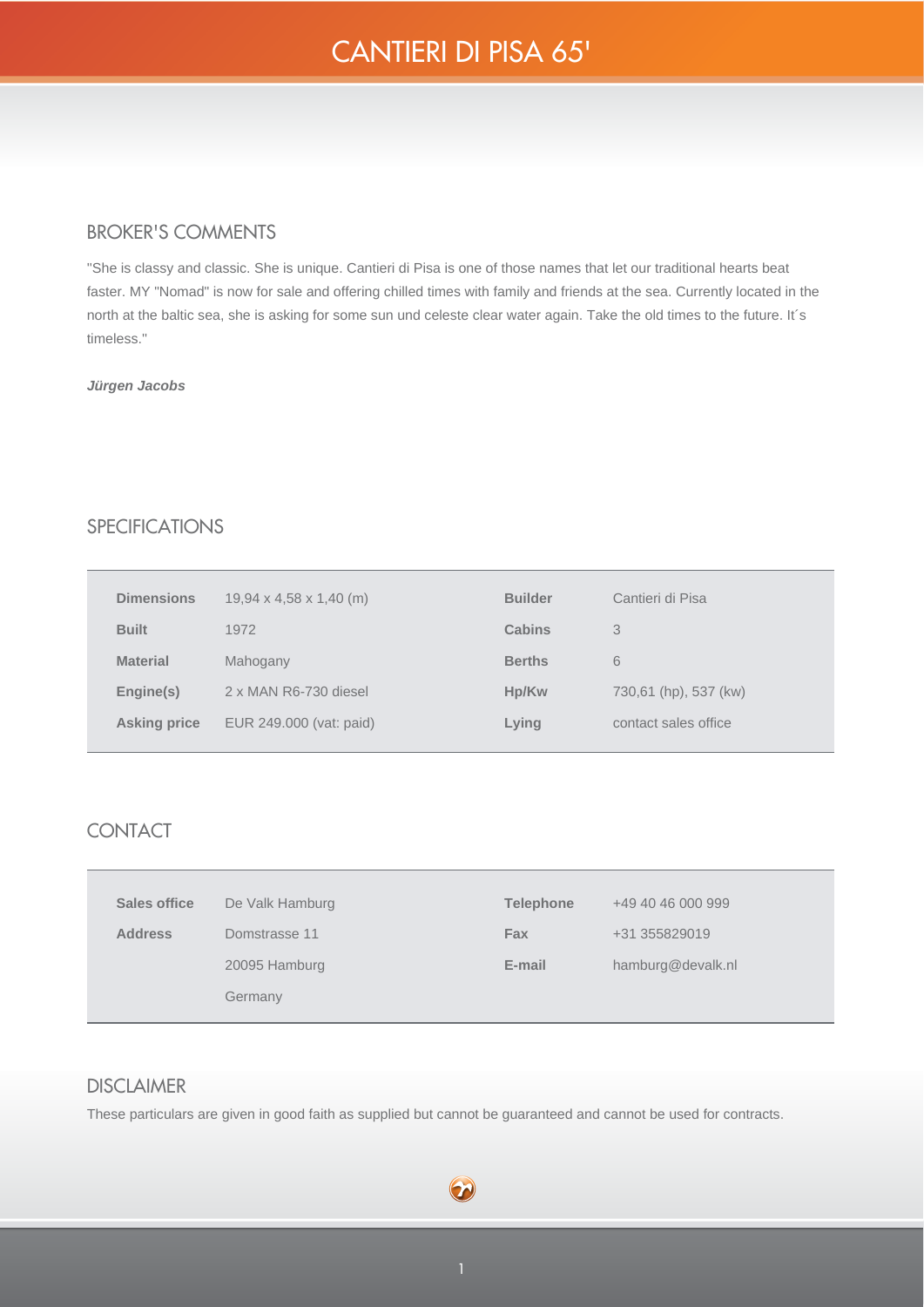### **GENERAL**

| <b>Model</b>                      | <b>CANTIERI DI PISA 65'</b>      |
|-----------------------------------|----------------------------------|
| <b>Type</b>                       | motor yacht                      |
| LOA(m)                            | 19,94                            |
| Beam (m)                          | 4,58                             |
| Draft (m)                         | 1.40                             |
| Headroom (m)                      | 2,00                             |
| Year built                        | 1972                             |
| <b>Builder</b>                    | Cantieri di Pisa                 |
| Country                           | Italy                            |
| Displacement (t)                  | 40                               |
| <b>Hull material</b>              | mahogany                         |
| <b>Superstructure material</b>    | mahogany                         |
| <b>Deck material</b>              | teak                             |
| <b>Cockpit deck finish</b>        | teak                             |
| <b>Window material</b>            | tempered glass                   |
| Fuel tank (litre)                 | 2400L                            |
| Level indicator (fuel tank)       | yes                              |
| <b>Freshwater tank (litre)</b>    | 1000L                            |
| <b>Blackwater tank (litre)</b>    | yes                              |
| Level indicator (blackwater)      | yes                              |
| <b>Blackwater tank extraction</b> | yes                              |
| <b>Wheel steering</b>             | yes                              |
| Inside helm position              | yes                              |
| <b>Flybridge helm position</b>    | hydraulic                        |
| More info on hull                 | very good epoxy-grp covered hull |
|                                   |                                  |

### **ACCOMMODATION**

| <b>Cabins</b> | 3 |
|---------------|---|
| <b>Berths</b> | 6 |

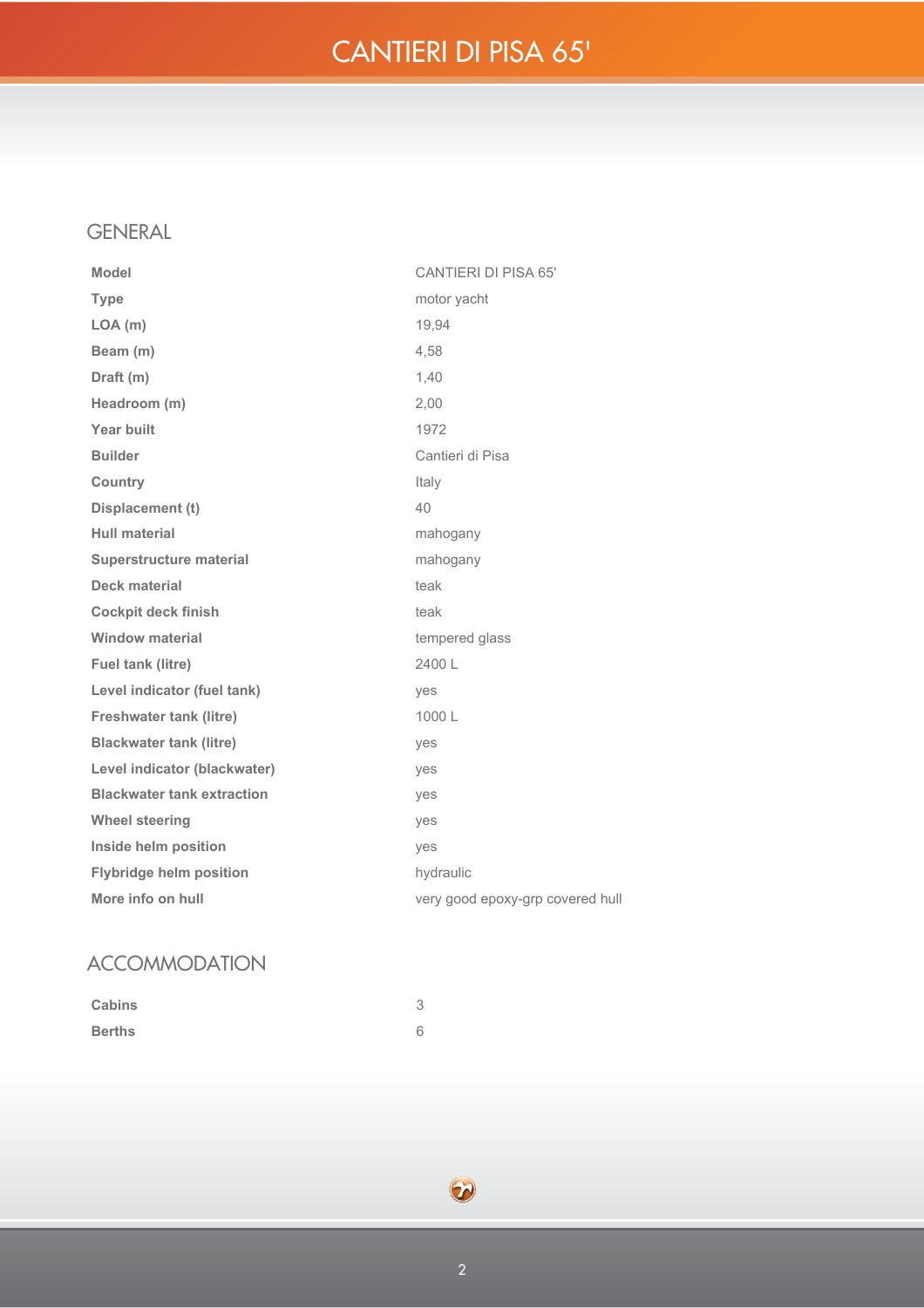**Interior oak chalked oak / teak Floor wood Aft deck yes Deck saloon yes Headroom saloon (m) 193cm Air-conditioning reverse cycle airco reverse cyle Aft Cabin 2 single berths Opening door to cockpit yes Galley yes Sink yes Cooker calor gas 4 Flames Oven yes Fridge Dometic, Waeco Freezer yes Hot water system yes Water pressure system yes Ice maker Isotherm, in Cockpit Owners cabin twin** single **Bed length (m) 203cm each Bathroom Separate Toilet separate Toilet system electric Tecma Shower separate Guest cabin 1 twin single Bed length (m) 205 / 185 cm Bathroom Separate Toilet yes Toilet system electric Tecma Shower separate Guest cabin 2 twin single Aft cabin Bathroom Separate Separate Separate** 



**3**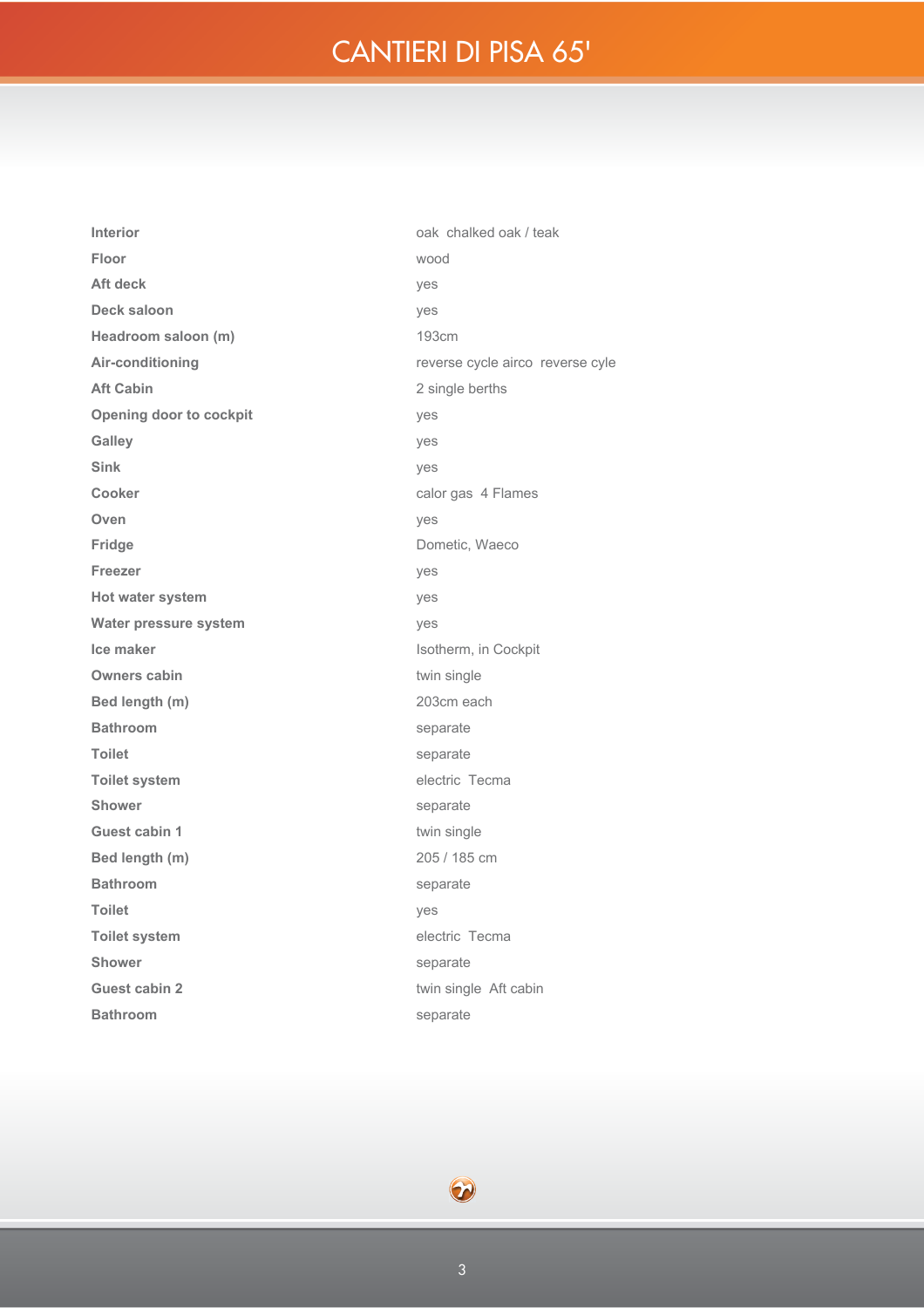| <b>Toilet</b>        | <b>ves</b>                   |
|----------------------|------------------------------|
| <b>Toilet system</b> | electric Tecma               |
| <b>Shower</b>        | separate                     |
| <b>Flybridge</b>     | yes                          |
| Wet bar              | Icemaker & Fridge in Cockpit |

### **MACHINERY**

| No of engines                | $\overline{2}$                  |
|------------------------------|---------------------------------|
| <b>Make</b>                  | <b>MAN</b>                      |
| <b>Type</b>                  | R6-730                          |
| <b>HP</b>                    | 731                             |
| kW                           | 537,00                          |
| Fuel                         | diesel                          |
| Maximum speed (kn)           | 33                              |
| <b>Engine hours</b>          | 1200                            |
| <b>Engine cooling system</b> | freshwater heat exchanger       |
| <b>Drive</b>                 | shaft                           |
| <b>Bowthruster</b>           | yes                             |
| <b>Propeller type</b>        | fixed                           |
| <b>Propeller blades</b>      | 4                               |
| <b>Electric bilge pump</b>   | yes                             |
| <b>Bilge alarm</b>           | yes                             |
| <b>Start battery</b>         | yes                             |
| <b>Service battery</b>       | new in october 2020             |
| <b>Battery charger</b>       | Mastervolt Chargemaster 24/30-3 |
| Inverter                     | Mastervolt Mass Sine 24 / 1500  |
| Shorepower                   | with cable                      |
| Watermaker                   | Idromar                         |

### **NAVIGATION**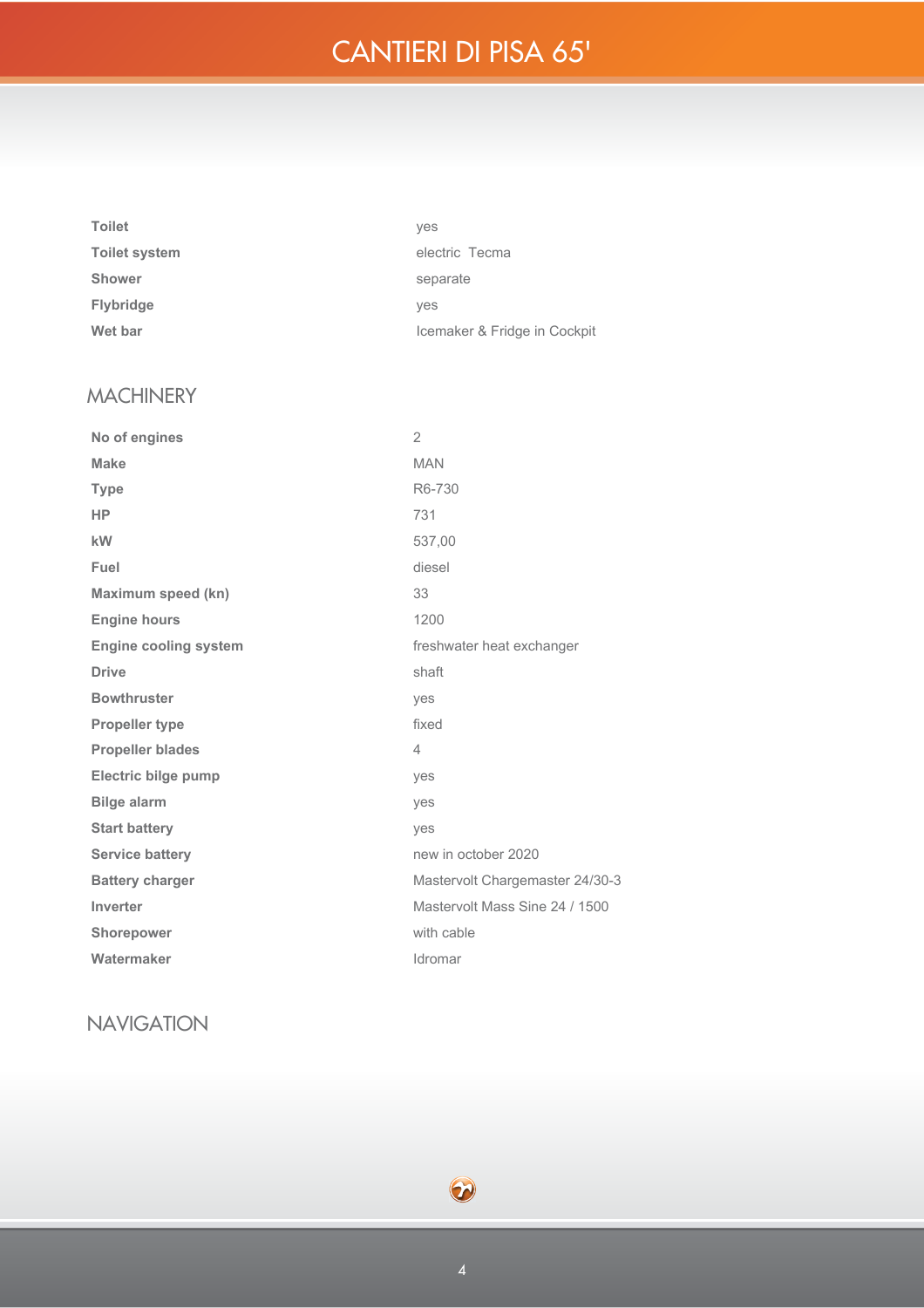| <b>Compass on flybridge</b> | yes                   |
|-----------------------------|-----------------------|
| Depth sounder/log           | Raymarine             |
| <b>VHF</b>                  | Simrad RS 82          |
| <b>Autopilot</b>            | Simrad Robertson AP20 |
| Radar/GPS/plotter           | Simrad                |
| <b>Navigation lights</b>    | yes                   |
| <b>Searchlight</b>          | Jabsco                |

### **EQUIPMENT**

| <b>Bimini</b>           | on flybridge           |
|-------------------------|------------------------|
| <b>Cockpit cushions</b> | yes                    |
| <b>Cockpit table</b>    | foldable               |
| <b>Bathing platform</b> | yes                    |
| Gangway                 | Hydraulic              |
| Anchor                  | yes                    |
| Anchor chain            | yes                    |
| <b>Windlass</b>         | electrical             |
| <b>Dinghy</b>           | Arimar 2.70            |
| Outboard                | Mariner 15             |
| Deck crane              | electric               |
| Sea railing             | stainless steel        |
| <b>Pulpit</b>           | yes                    |
| Life raft (pers)        | container 12           |
| Last life raft survey   | 2019                   |
| Wiper                   | yes                    |
| Horn                    | yes                    |
| <b>Fenders</b>          | yes                    |
| <b>Mooring lines</b>    | yes                    |
| TV                      | in salon and aft cabin |
| <b>Satellite</b>        | Intellian Sat-Dome     |

 $\bigodot$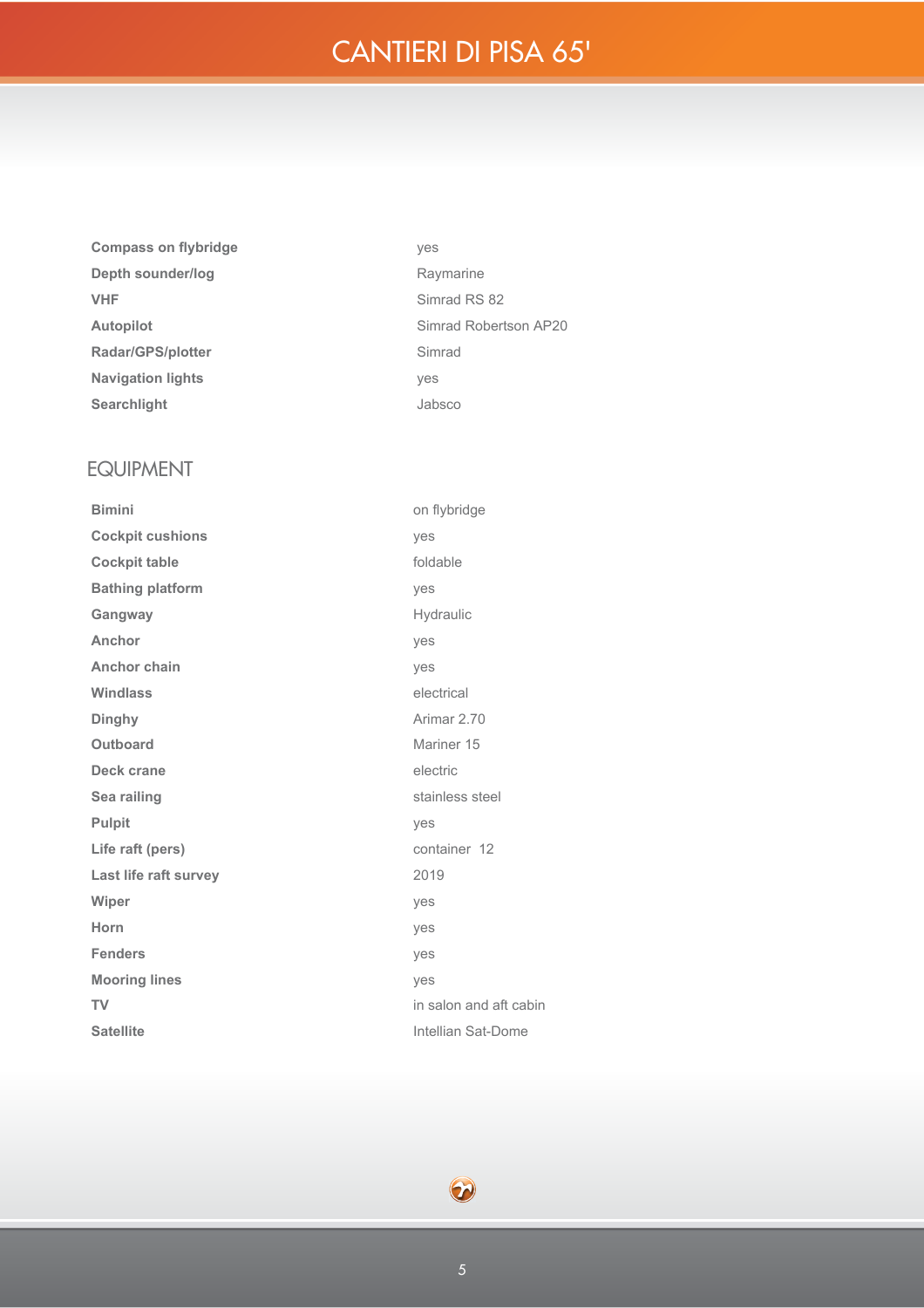**Speakers in salon yes Clock - barometer yes**

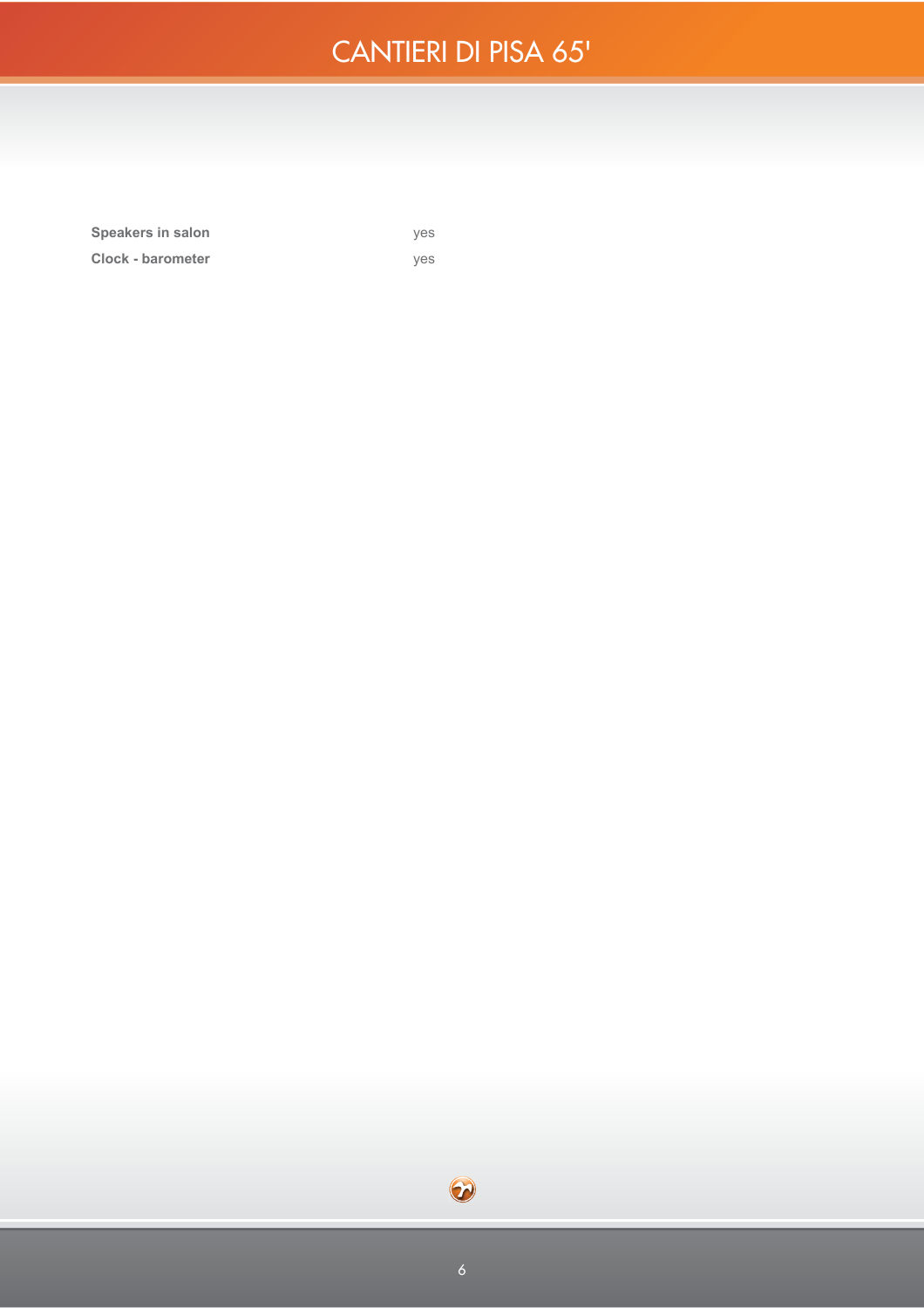# 8 \$ 1 7 , (5, ', 3, 6 \$



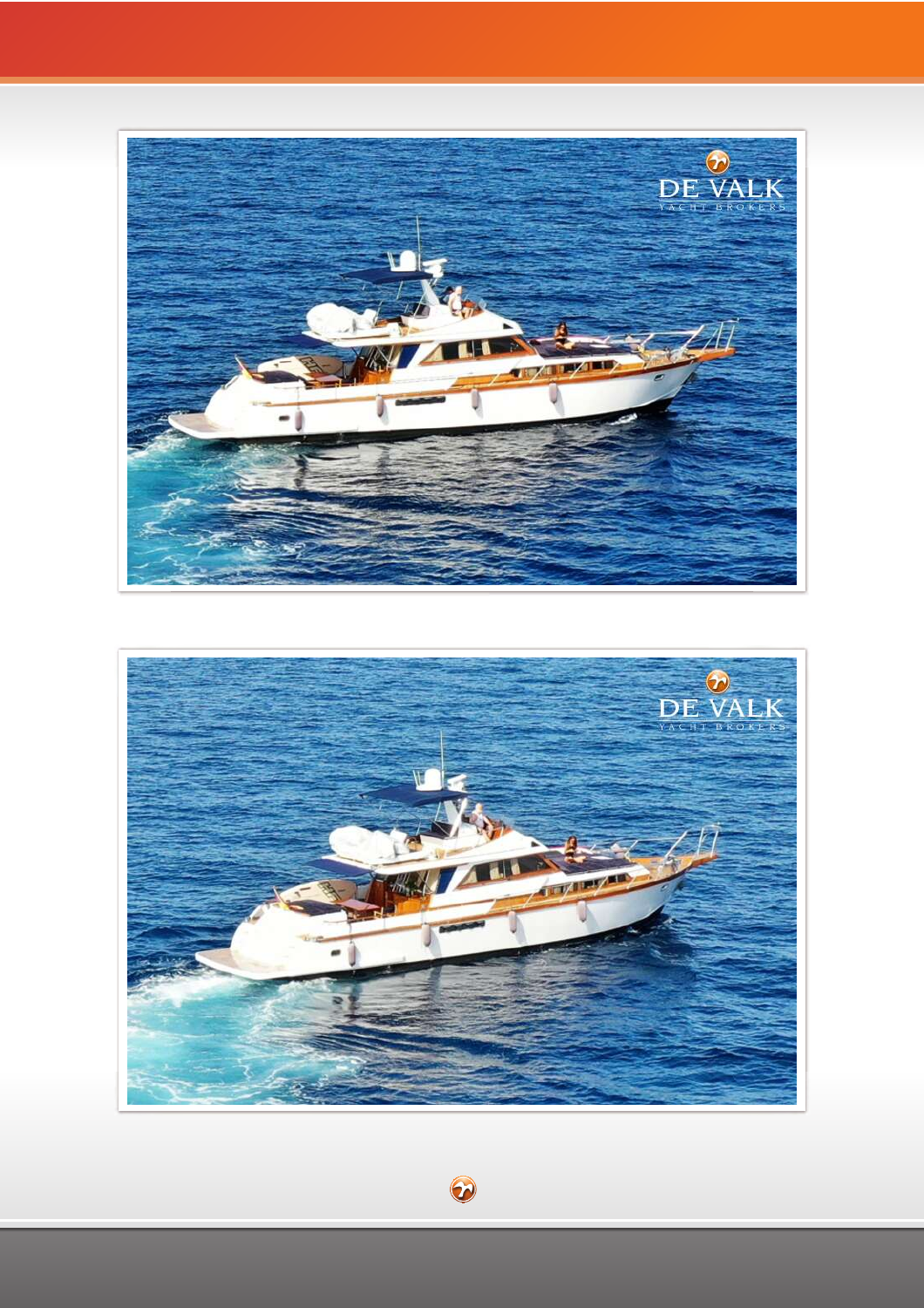| ---- |  |
|------|--|
|      |  |
|      |  |
|      |  |
|      |  |
|      |  |
|      |  |
|      |  |
|      |  |
|      |  |
|      |  |
|      |  |
|      |  |
|      |  |
|      |  |
|      |  |
|      |  |
|      |  |
|      |  |
|      |  |
|      |  |
|      |  |
|      |  |
|      |  |
|      |  |
|      |  |
|      |  |
|      |  |
|      |  |
|      |  |
|      |  |
|      |  |
|      |  |
|      |  |
|      |  |
|      |  |
|      |  |
|      |  |
|      |  |
|      |  |
|      |  |
|      |  |
|      |  |
|      |  |
|      |  |
|      |  |
|      |  |
|      |  |
|      |  |
|      |  |
|      |  |
|      |  |
|      |  |
|      |  |
|      |  |
|      |  |
|      |  |
|      |  |
|      |  |

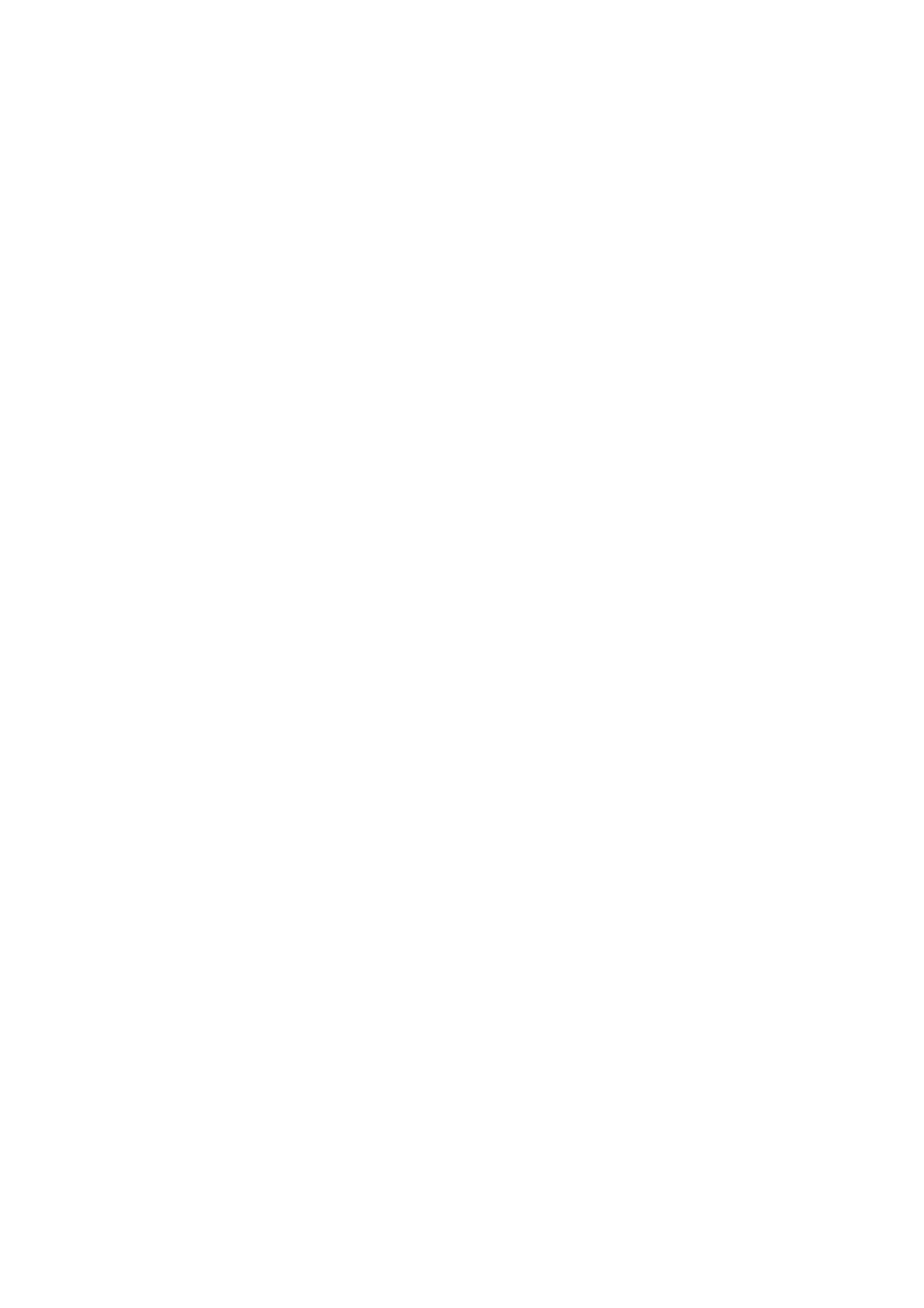| ---- |  |
|------|--|
|      |  |
|      |  |
|      |  |
|      |  |
|      |  |
|      |  |
|      |  |
|      |  |
|      |  |
|      |  |
|      |  |
|      |  |
|      |  |
|      |  |
|      |  |
|      |  |
|      |  |
|      |  |
|      |  |
|      |  |
|      |  |
|      |  |
|      |  |
|      |  |
|      |  |
|      |  |
|      |  |
|      |  |
|      |  |
|      |  |
|      |  |
|      |  |
|      |  |
|      |  |
|      |  |
|      |  |
|      |  |
|      |  |
|      |  |
|      |  |
|      |  |
|      |  |
|      |  |
|      |  |
|      |  |
|      |  |
|      |  |
|      |  |
|      |  |
|      |  |
|      |  |
|      |  |
|      |  |
|      |  |
|      |  |
|      |  |
|      |  |
|      |  |

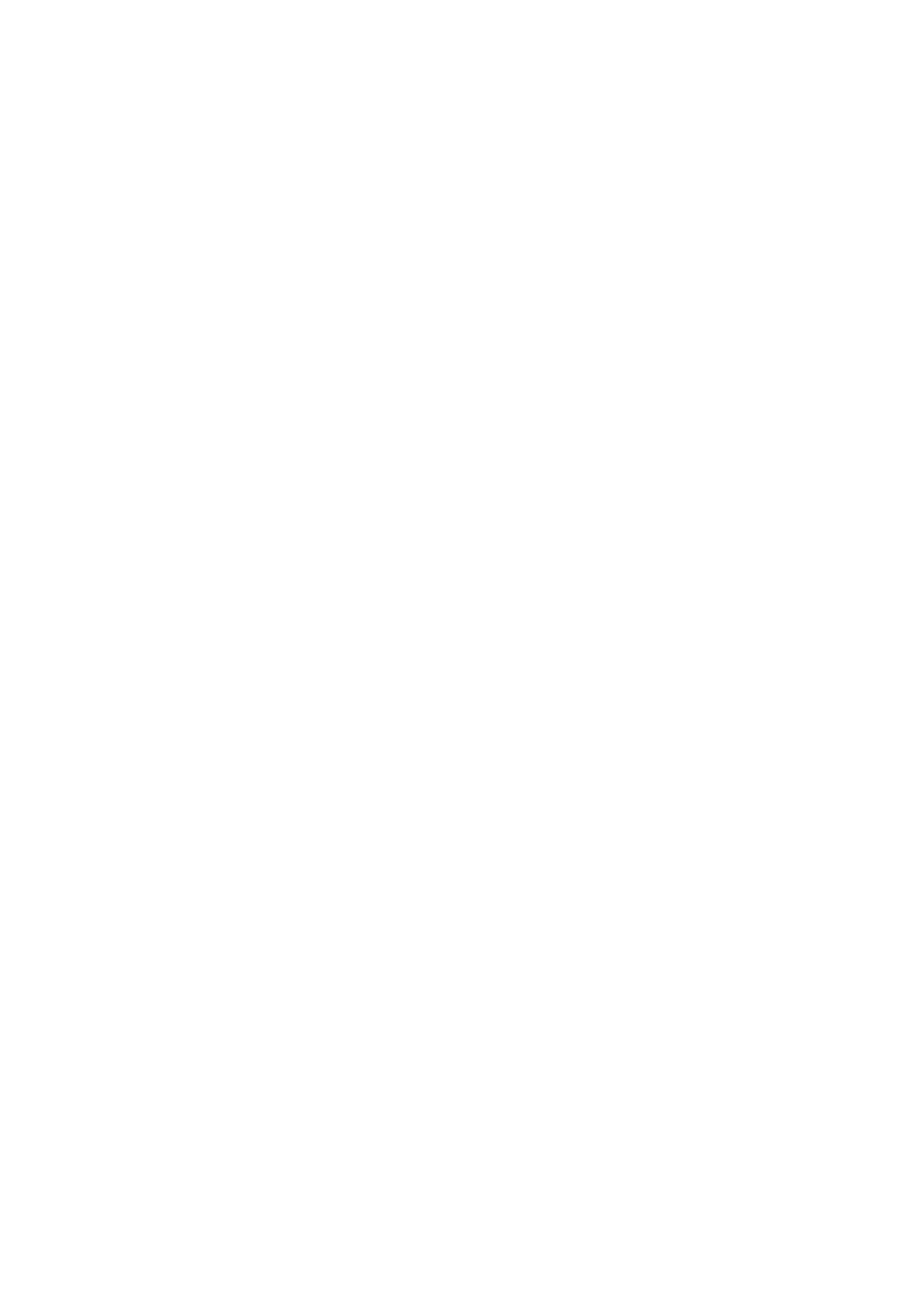| ---- |  |
|------|--|
|      |  |
|      |  |
|      |  |
|      |  |
|      |  |
|      |  |
|      |  |
|      |  |
|      |  |
|      |  |
|      |  |
|      |  |
|      |  |
|      |  |
|      |  |
|      |  |
|      |  |
|      |  |
|      |  |
|      |  |
|      |  |
|      |  |
|      |  |
|      |  |
|      |  |
|      |  |
|      |  |
|      |  |
|      |  |
|      |  |
|      |  |
|      |  |
|      |  |
|      |  |
|      |  |
|      |  |
|      |  |
|      |  |
|      |  |
|      |  |
|      |  |
|      |  |
|      |  |
|      |  |
|      |  |
|      |  |
|      |  |
|      |  |
|      |  |
|      |  |
|      |  |
|      |  |
|      |  |
|      |  |
|      |  |
|      |  |
|      |  |
|      |  |

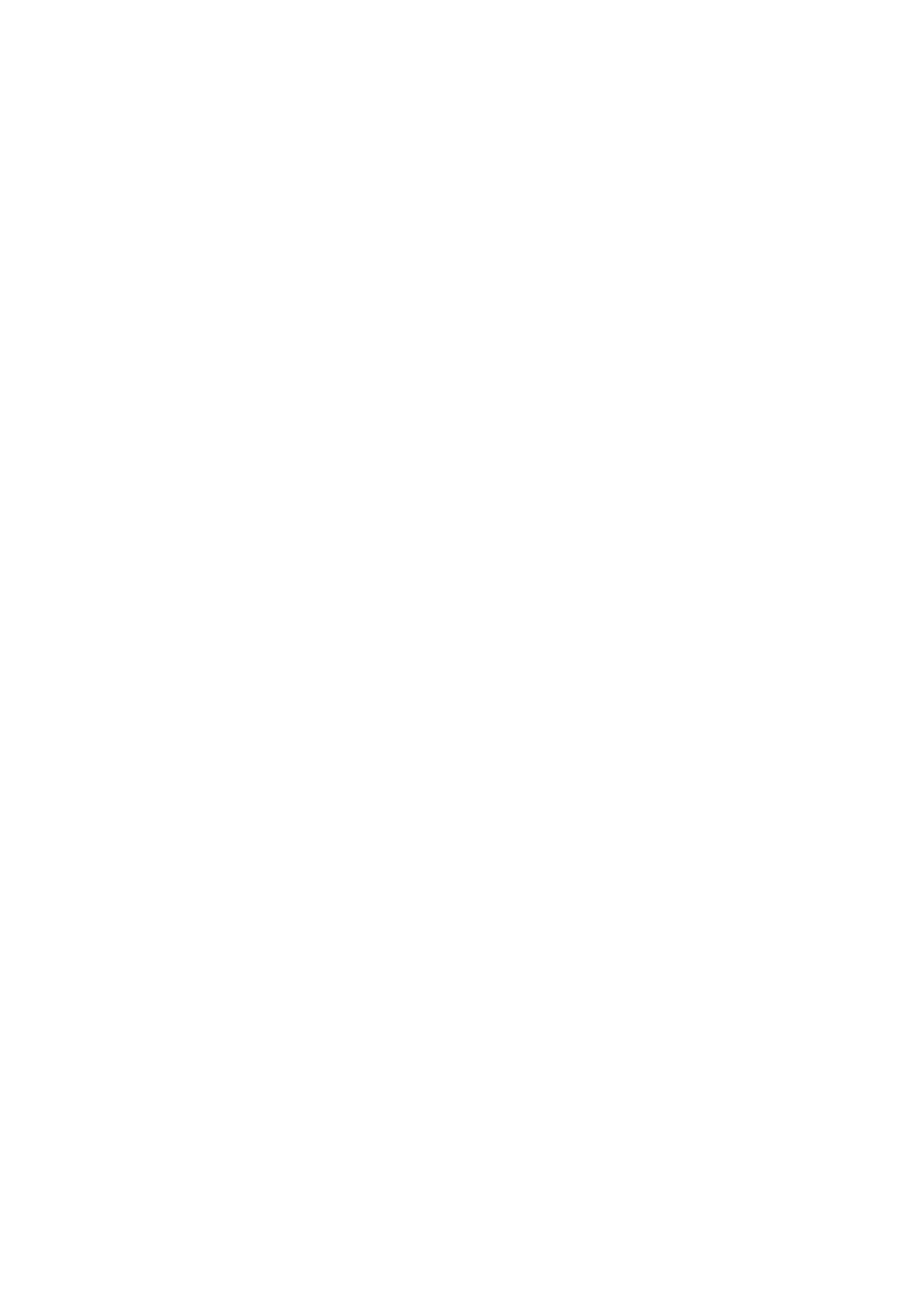| ---- |  |
|------|--|
|      |  |
|      |  |
|      |  |
|      |  |
|      |  |
|      |  |
|      |  |
|      |  |
|      |  |
|      |  |
|      |  |
|      |  |
|      |  |
|      |  |
|      |  |
|      |  |
|      |  |
|      |  |
|      |  |
|      |  |
|      |  |
|      |  |
|      |  |
|      |  |
|      |  |
|      |  |
|      |  |
|      |  |
|      |  |
|      |  |
|      |  |
|      |  |
|      |  |
|      |  |
|      |  |
|      |  |
|      |  |
|      |  |
|      |  |
|      |  |
|      |  |
|      |  |
|      |  |
|      |  |
|      |  |
|      |  |
|      |  |
|      |  |
|      |  |
|      |  |
|      |  |
|      |  |
|      |  |
|      |  |
|      |  |
|      |  |
|      |  |
|      |  |

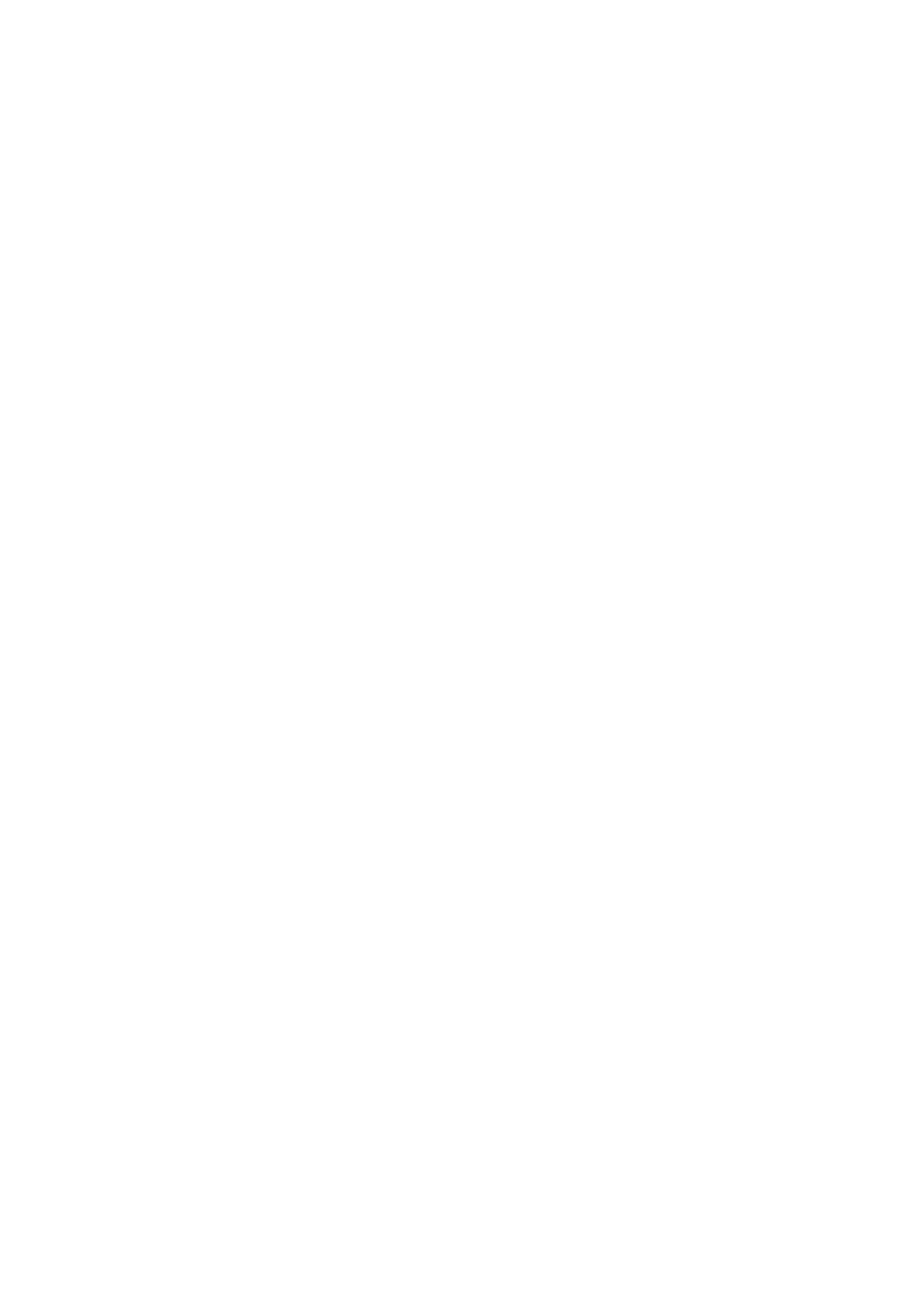| ---- |  |
|------|--|
|      |  |
|      |  |
|      |  |
|      |  |
|      |  |
|      |  |
|      |  |
|      |  |
|      |  |
|      |  |
|      |  |
|      |  |
|      |  |
|      |  |
|      |  |
|      |  |
|      |  |
|      |  |
|      |  |
|      |  |
|      |  |
|      |  |
|      |  |
|      |  |
|      |  |
|      |  |
|      |  |
|      |  |
|      |  |
|      |  |
|      |  |
|      |  |
|      |  |
|      |  |
|      |  |
|      |  |
|      |  |
|      |  |
|      |  |
|      |  |
|      |  |
|      |  |
|      |  |
|      |  |
|      |  |
|      |  |
|      |  |
|      |  |
|      |  |
|      |  |
|      |  |
|      |  |
|      |  |
|      |  |
|      |  |
|      |  |
|      |  |
|      |  |

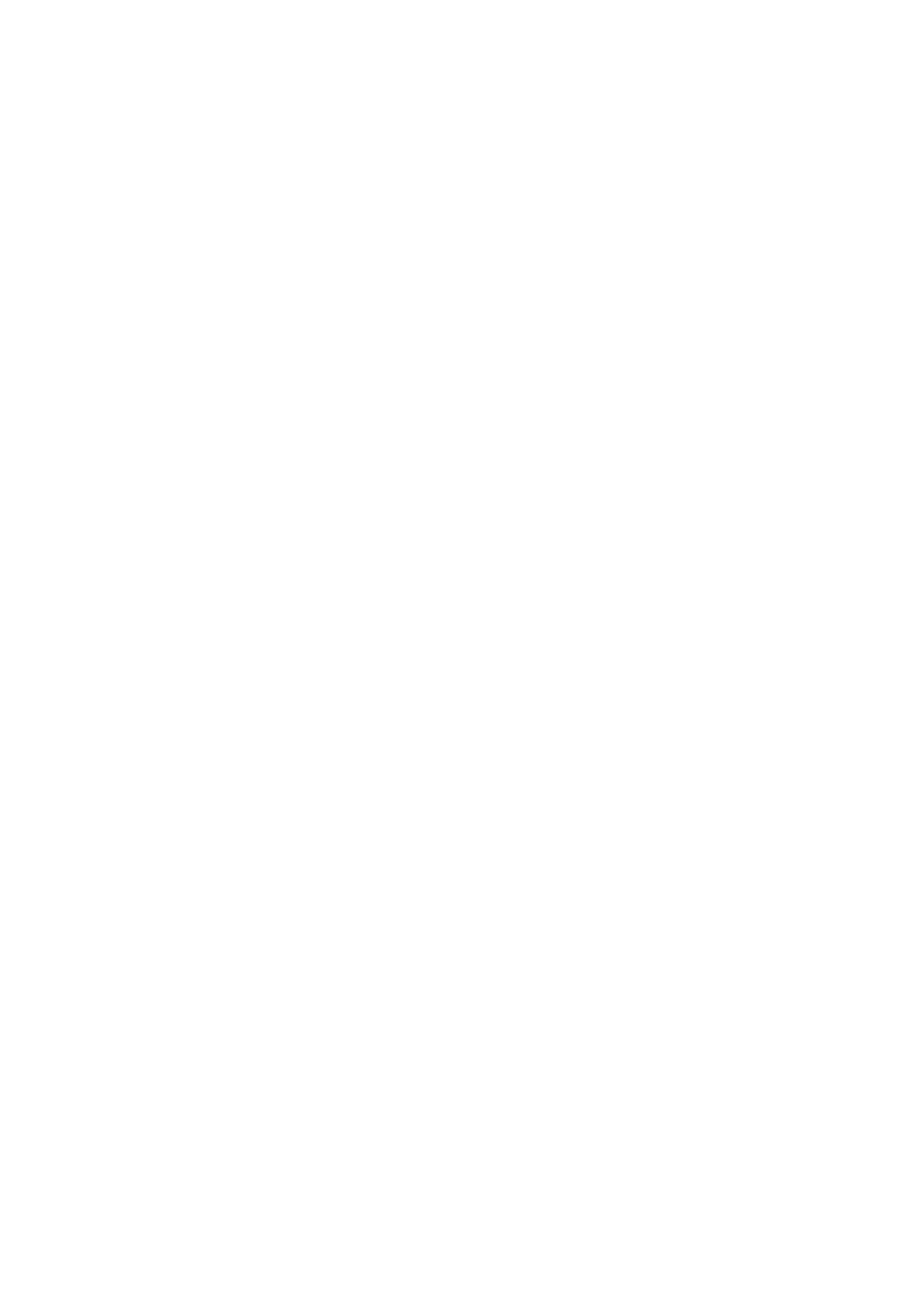| ---- |  |
|------|--|
|      |  |
|      |  |
|      |  |
|      |  |
|      |  |
|      |  |
|      |  |
|      |  |
|      |  |
|      |  |
|      |  |
|      |  |
|      |  |
|      |  |
|      |  |
|      |  |
|      |  |
|      |  |
|      |  |
|      |  |
|      |  |
|      |  |
|      |  |
|      |  |
|      |  |
|      |  |
|      |  |
|      |  |
|      |  |
|      |  |
|      |  |
|      |  |
|      |  |
|      |  |
|      |  |
|      |  |
|      |  |
|      |  |
|      |  |
|      |  |
|      |  |
|      |  |
|      |  |
|      |  |
|      |  |
|      |  |
|      |  |
|      |  |
|      |  |
|      |  |
|      |  |
|      |  |
|      |  |
|      |  |
|      |  |
|      |  |
|      |  |
|      |  |

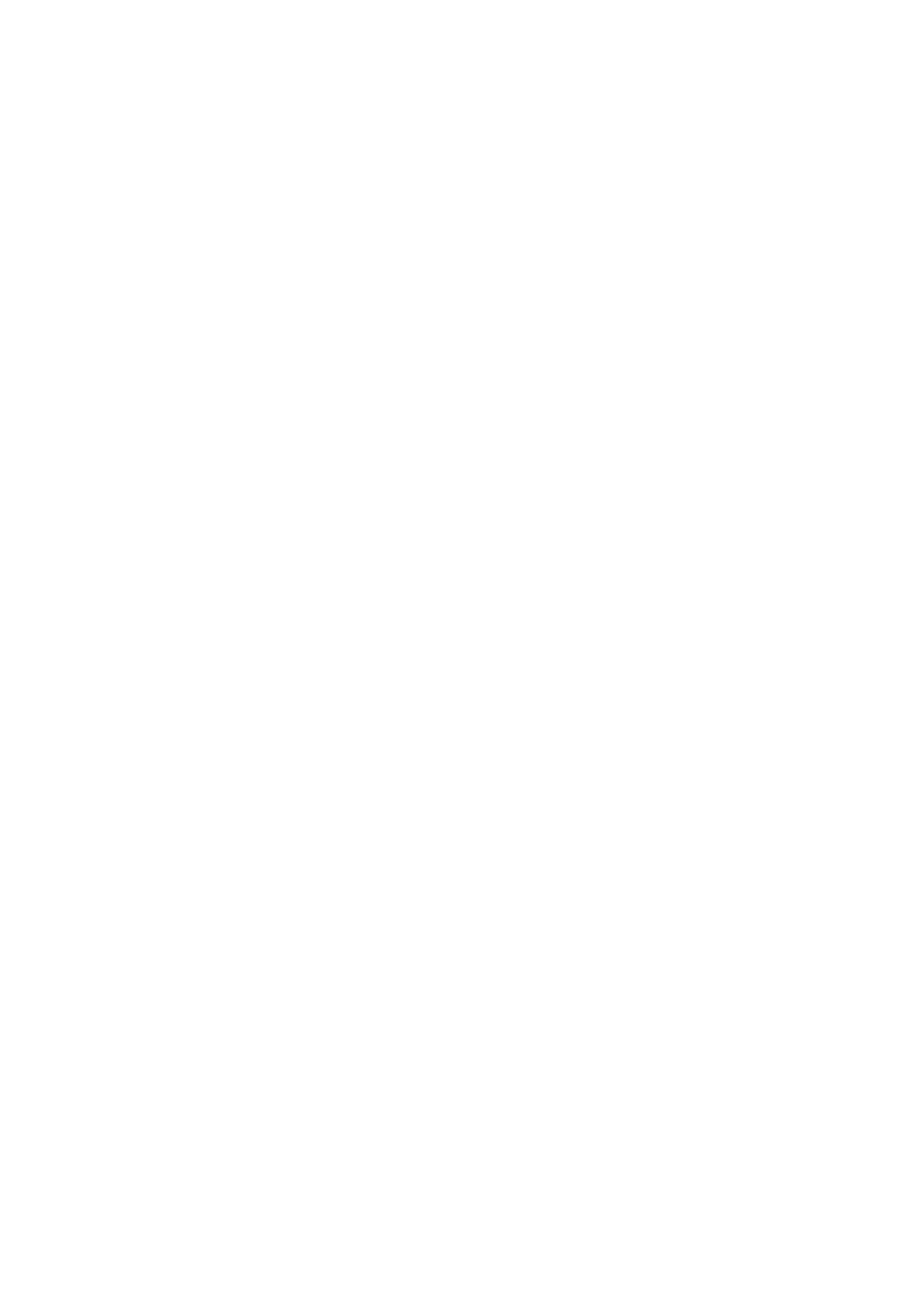| ---- |  |
|------|--|
|      |  |
|      |  |
|      |  |
|      |  |
|      |  |
|      |  |
|      |  |
|      |  |
|      |  |
|      |  |
|      |  |
|      |  |
|      |  |
|      |  |
|      |  |
|      |  |
|      |  |
|      |  |
|      |  |
|      |  |
|      |  |
|      |  |
|      |  |
|      |  |
|      |  |
|      |  |
|      |  |
|      |  |
|      |  |
|      |  |
|      |  |
|      |  |
|      |  |
|      |  |
|      |  |
|      |  |
|      |  |
|      |  |
|      |  |
|      |  |
|      |  |
|      |  |
|      |  |
|      |  |
|      |  |
|      |  |
|      |  |
|      |  |
|      |  |
|      |  |
|      |  |
|      |  |
|      |  |
|      |  |
|      |  |
|      |  |
|      |  |
|      |  |

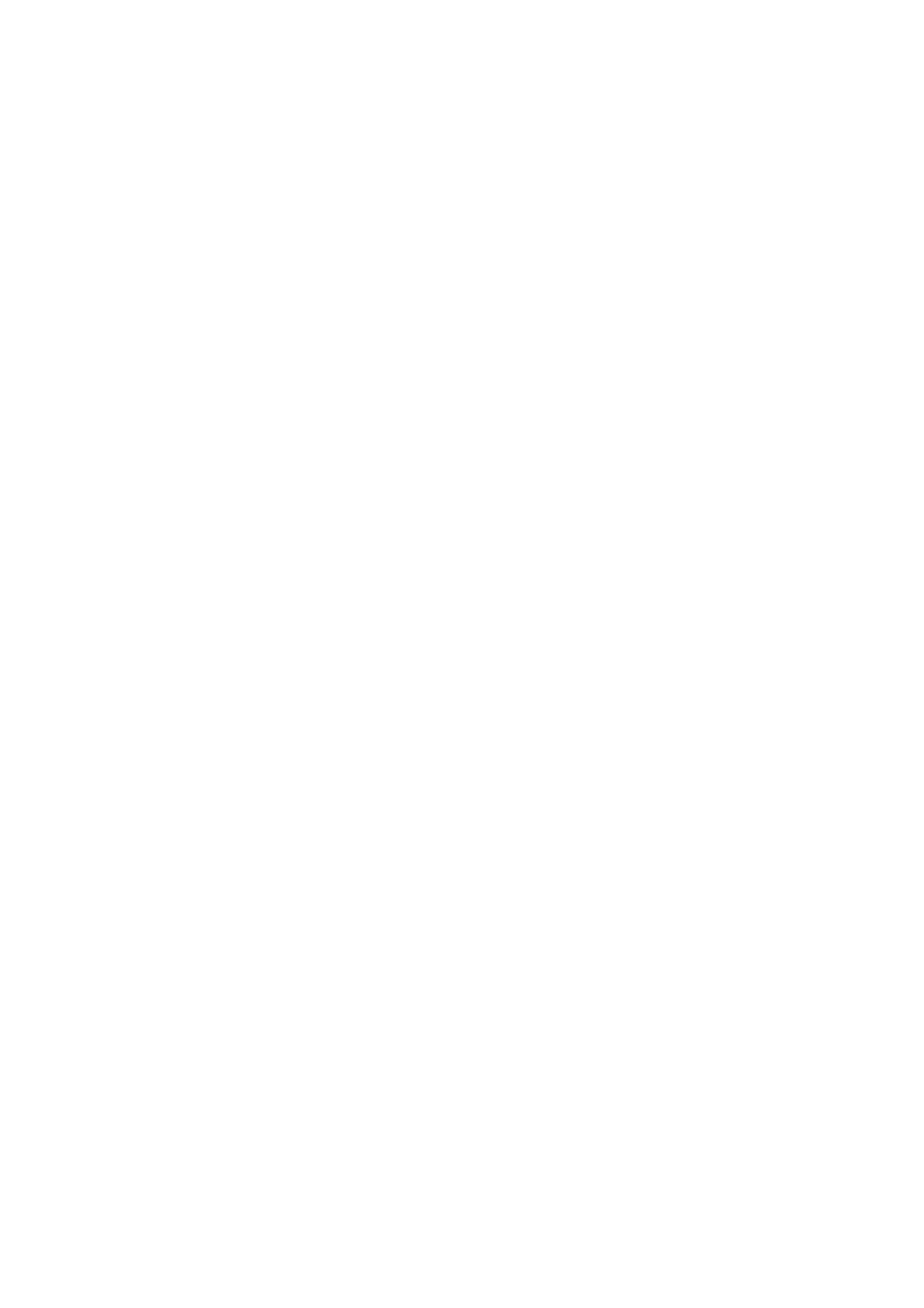| ---- |  |
|------|--|
|      |  |
|      |  |
|      |  |
|      |  |
|      |  |
|      |  |
|      |  |
|      |  |
|      |  |
|      |  |
|      |  |
|      |  |
|      |  |
|      |  |
|      |  |
|      |  |
|      |  |
|      |  |
|      |  |
|      |  |
|      |  |
|      |  |
|      |  |
|      |  |
|      |  |
|      |  |
|      |  |
|      |  |
|      |  |
|      |  |
|      |  |
|      |  |
|      |  |
|      |  |
|      |  |
|      |  |
|      |  |
|      |  |
|      |  |
|      |  |
|      |  |
|      |  |
|      |  |
|      |  |
|      |  |
|      |  |
|      |  |
|      |  |
|      |  |
|      |  |
|      |  |
|      |  |
|      |  |
|      |  |
|      |  |
|      |  |
|      |  |
|      |  |

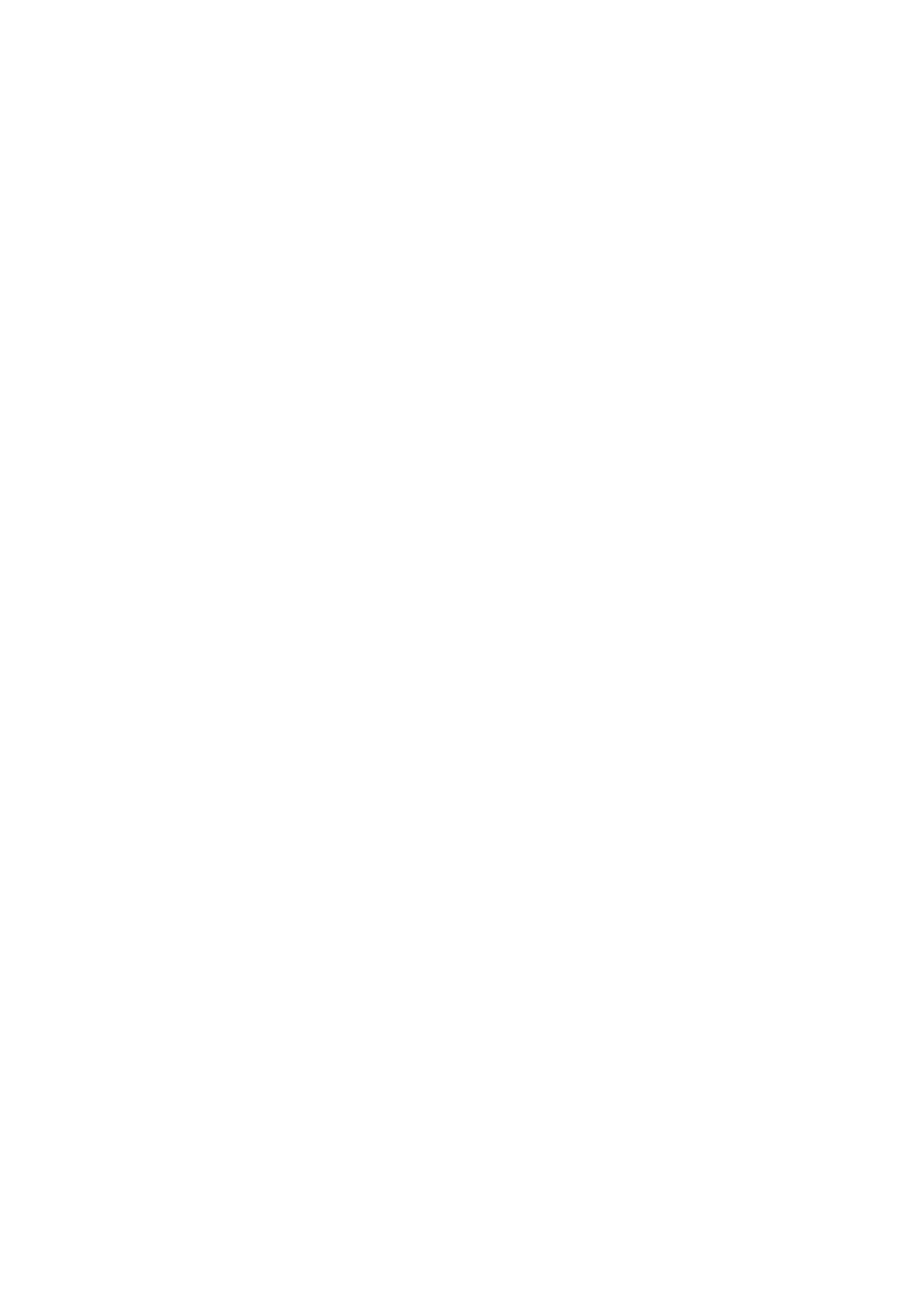| ---- |  |
|------|--|
|      |  |
|      |  |
|      |  |
|      |  |
|      |  |
|      |  |
|      |  |
|      |  |
|      |  |
|      |  |
|      |  |
|      |  |
|      |  |
|      |  |
|      |  |
|      |  |
|      |  |
|      |  |
|      |  |
|      |  |
|      |  |
|      |  |
|      |  |
|      |  |
|      |  |
|      |  |
|      |  |
|      |  |
|      |  |
|      |  |
|      |  |
|      |  |
|      |  |
|      |  |
|      |  |
|      |  |
|      |  |
|      |  |
|      |  |
|      |  |
|      |  |
|      |  |
|      |  |
|      |  |
|      |  |
|      |  |
|      |  |
|      |  |
|      |  |
|      |  |
|      |  |
|      |  |
|      |  |
|      |  |
|      |  |
|      |  |
|      |  |
|      |  |

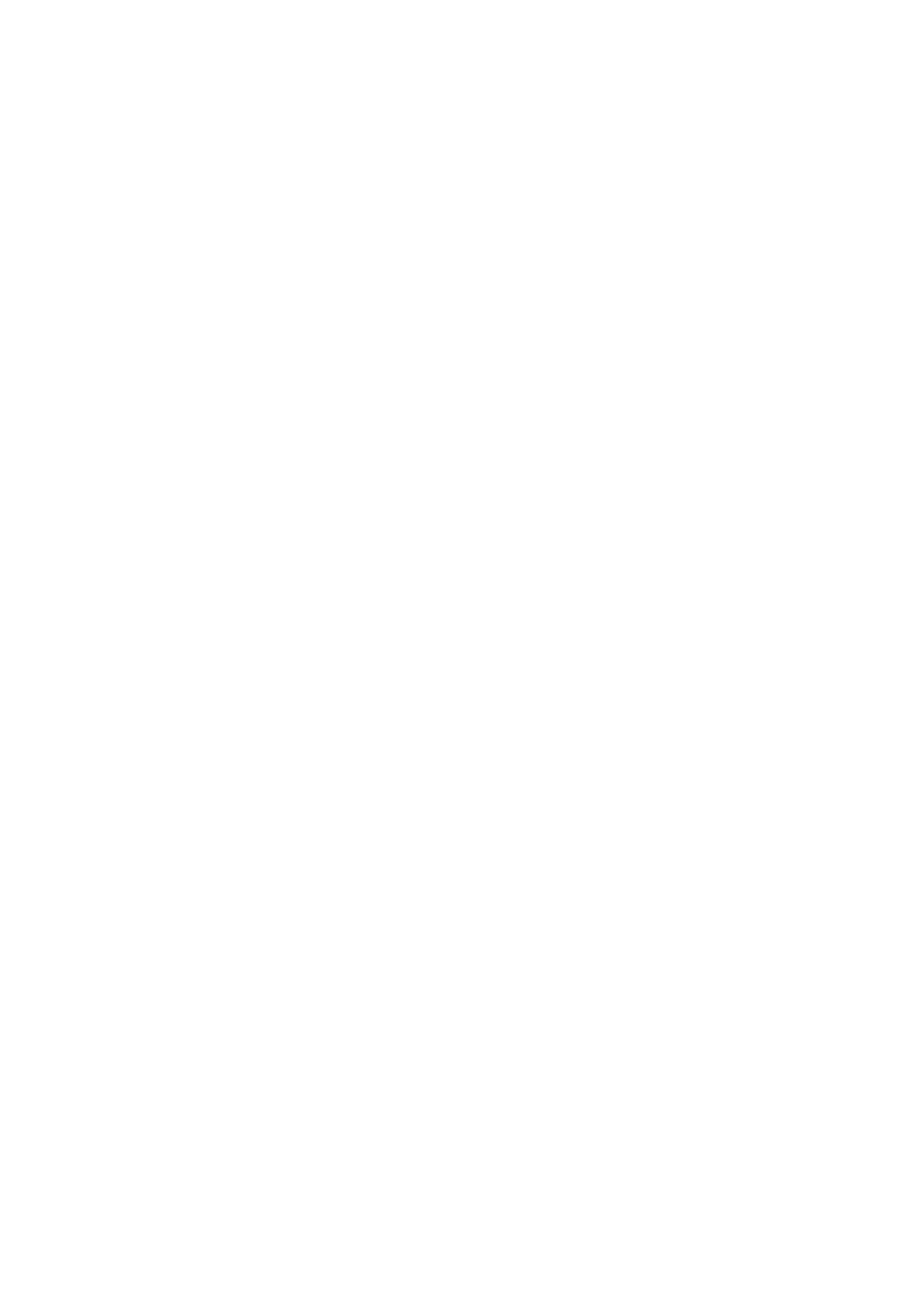| ---- |  |
|------|--|
|      |  |
|      |  |
|      |  |
|      |  |
|      |  |
|      |  |
|      |  |
|      |  |
|      |  |
|      |  |
|      |  |
|      |  |
|      |  |
|      |  |
|      |  |
|      |  |
|      |  |
|      |  |
|      |  |
|      |  |
|      |  |
|      |  |
|      |  |
|      |  |
|      |  |
|      |  |
|      |  |
|      |  |
|      |  |
|      |  |
|      |  |
|      |  |
|      |  |
|      |  |
|      |  |
|      |  |
|      |  |
|      |  |
|      |  |
|      |  |
|      |  |
|      |  |
|      |  |
|      |  |
|      |  |
|      |  |
|      |  |
|      |  |
|      |  |
|      |  |
|      |  |
|      |  |
|      |  |
|      |  |
|      |  |
|      |  |
|      |  |
|      |  |

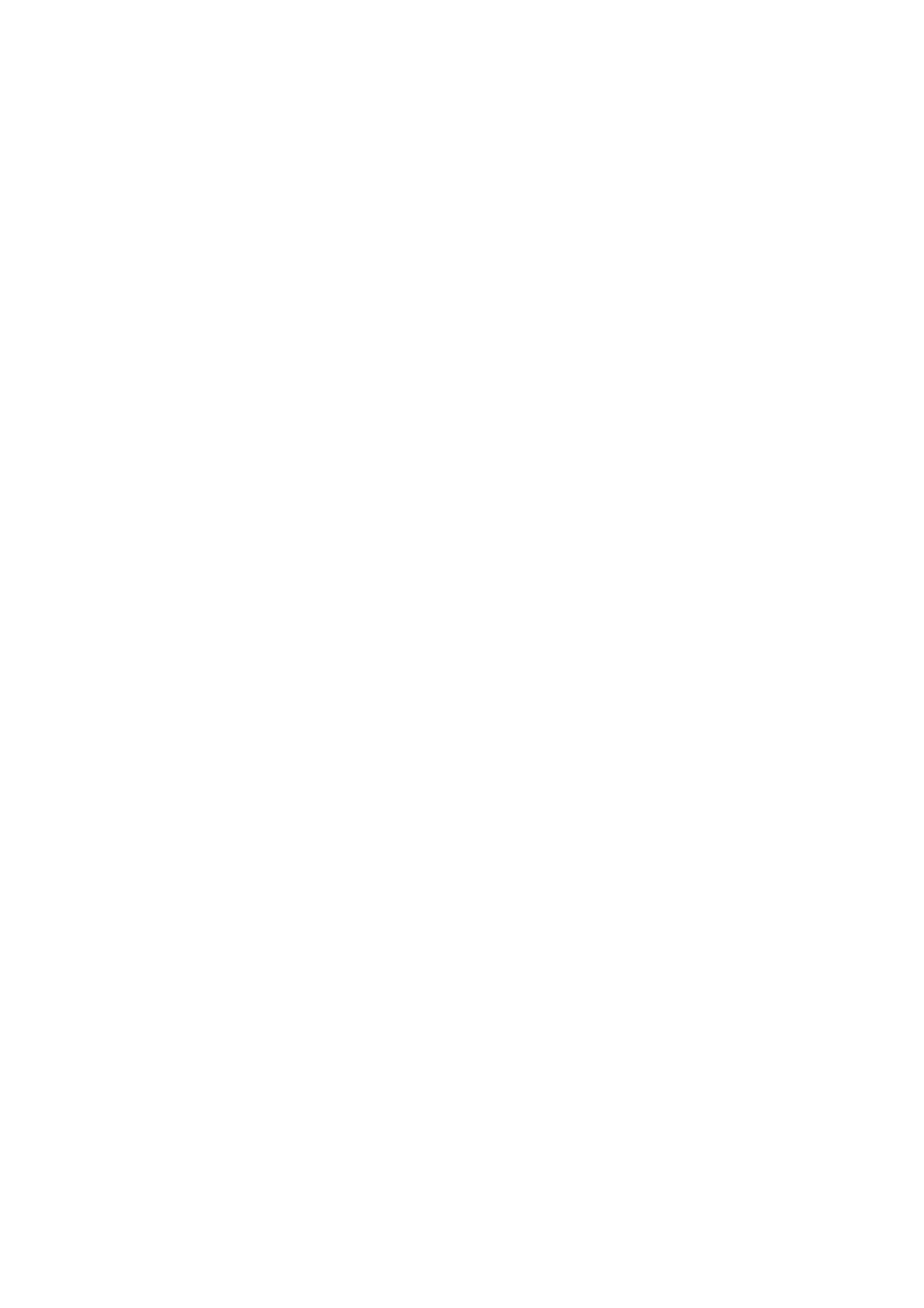| ---- |  |
|------|--|
|      |  |
|      |  |
|      |  |
|      |  |
|      |  |
|      |  |
|      |  |
|      |  |
|      |  |
|      |  |
|      |  |
|      |  |
|      |  |
|      |  |
|      |  |
|      |  |
|      |  |
|      |  |
|      |  |
|      |  |
|      |  |
|      |  |
|      |  |
|      |  |
|      |  |
|      |  |
|      |  |
|      |  |
|      |  |
|      |  |
|      |  |
|      |  |
|      |  |
|      |  |
|      |  |
|      |  |
|      |  |
|      |  |
|      |  |
|      |  |
|      |  |
|      |  |
|      |  |
|      |  |
|      |  |
|      |  |
|      |  |
|      |  |
|      |  |
|      |  |
|      |  |
|      |  |
|      |  |
|      |  |
|      |  |
|      |  |
|      |  |
|      |  |

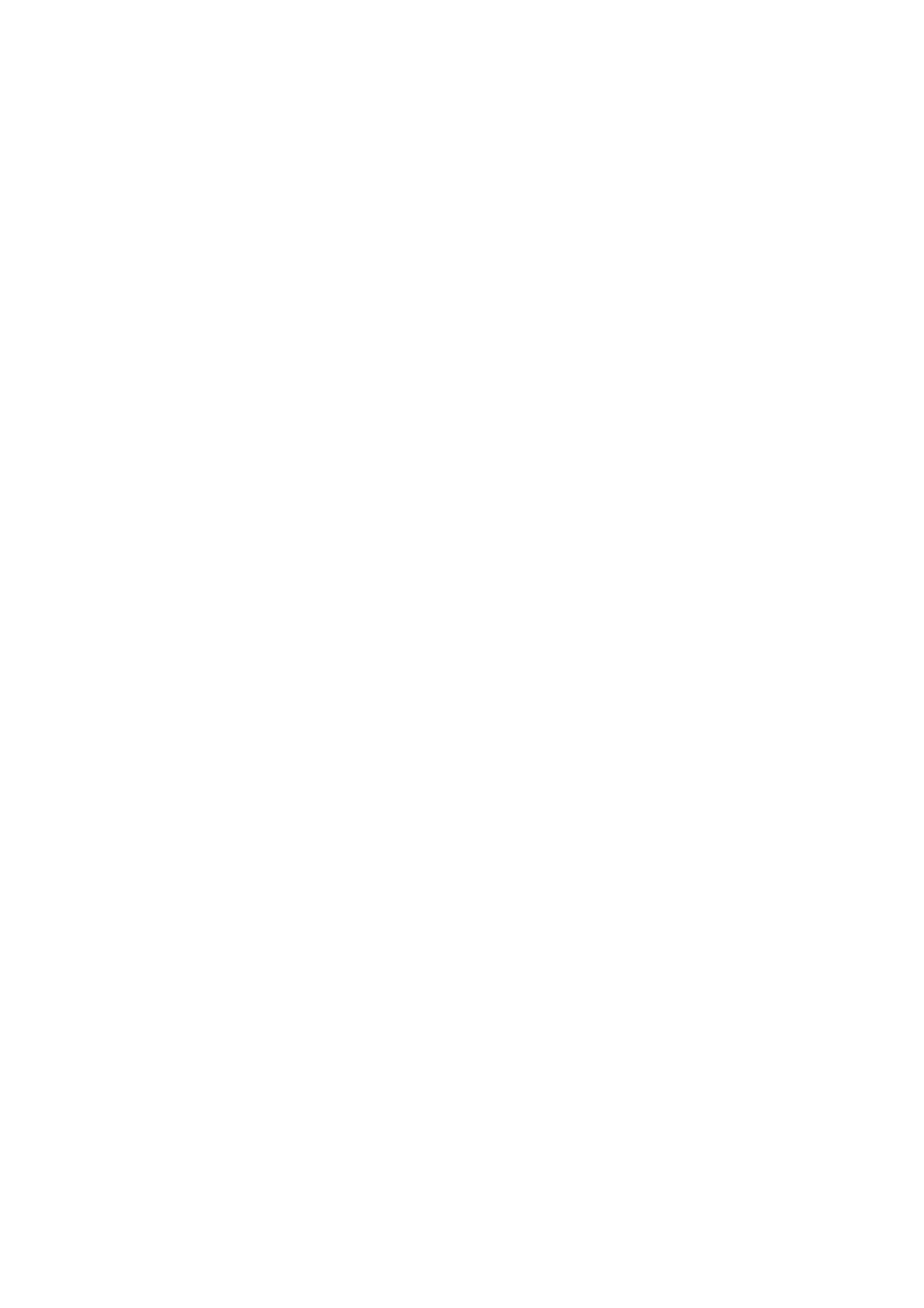| ---- |  |
|------|--|
|      |  |
|      |  |
|      |  |
|      |  |
|      |  |
|      |  |
|      |  |
|      |  |
|      |  |
|      |  |
|      |  |
|      |  |
|      |  |
|      |  |
|      |  |
|      |  |
|      |  |
|      |  |
|      |  |
|      |  |
|      |  |
|      |  |
|      |  |
|      |  |
|      |  |
|      |  |
|      |  |
|      |  |
|      |  |
|      |  |
|      |  |
|      |  |
|      |  |
|      |  |
|      |  |
|      |  |
|      |  |
|      |  |
|      |  |
|      |  |
|      |  |
|      |  |
|      |  |
|      |  |
|      |  |
|      |  |
|      |  |
|      |  |
|      |  |
|      |  |
|      |  |
|      |  |
|      |  |
|      |  |
|      |  |
|      |  |
|      |  |
|      |  |

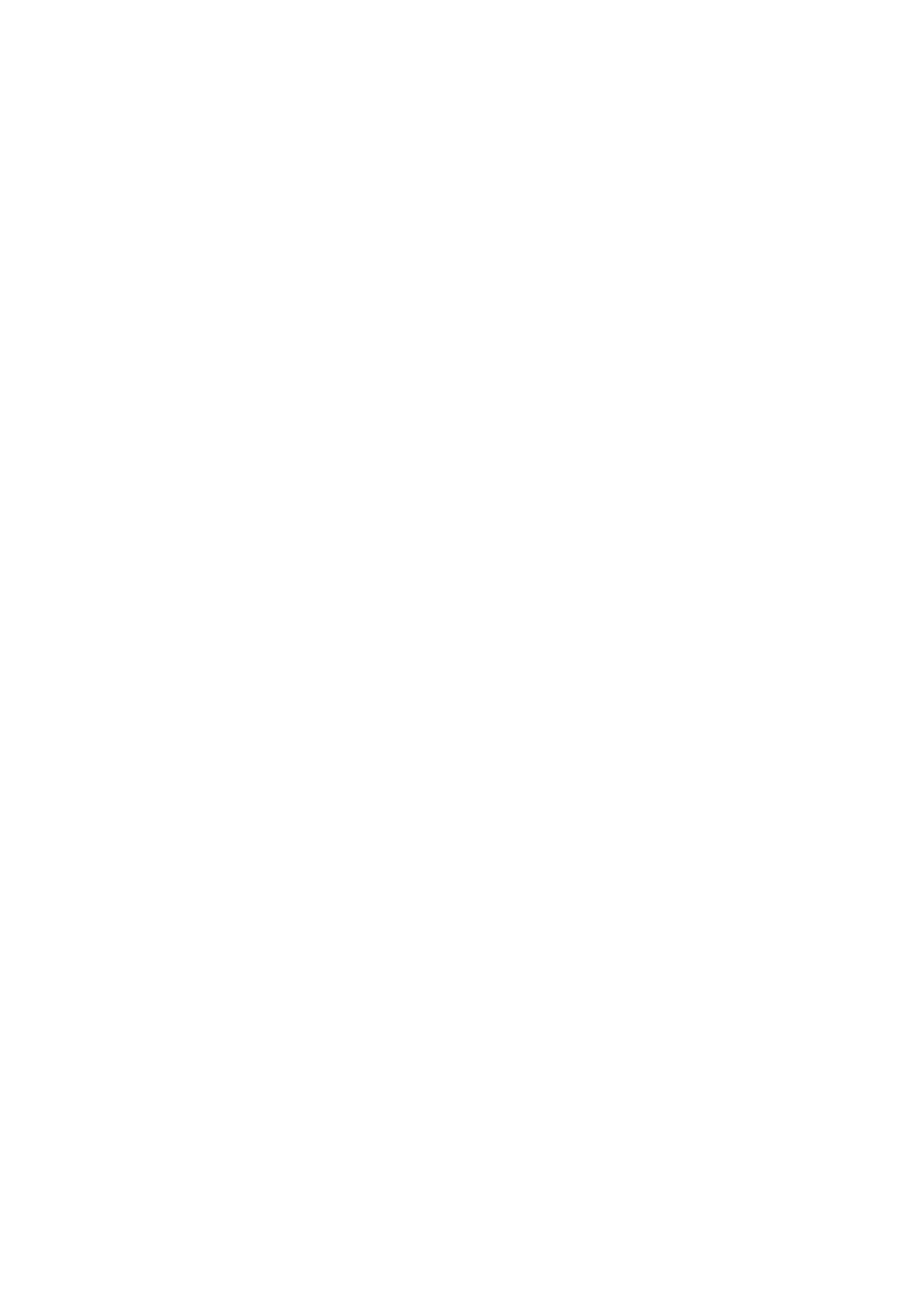| ---- |  |
|------|--|
|      |  |
|      |  |
|      |  |
|      |  |
|      |  |
|      |  |
|      |  |
|      |  |
|      |  |
|      |  |
|      |  |
|      |  |
|      |  |
|      |  |
|      |  |
|      |  |
|      |  |
|      |  |
|      |  |
|      |  |
|      |  |
|      |  |
|      |  |
|      |  |
|      |  |
|      |  |
|      |  |
|      |  |
|      |  |
|      |  |
|      |  |
|      |  |
|      |  |
|      |  |
|      |  |
|      |  |
|      |  |
|      |  |
|      |  |
|      |  |
|      |  |
|      |  |
|      |  |
|      |  |
|      |  |
|      |  |
|      |  |
|      |  |
|      |  |
|      |  |
|      |  |
|      |  |
|      |  |
|      |  |
|      |  |
|      |  |
|      |  |
|      |  |

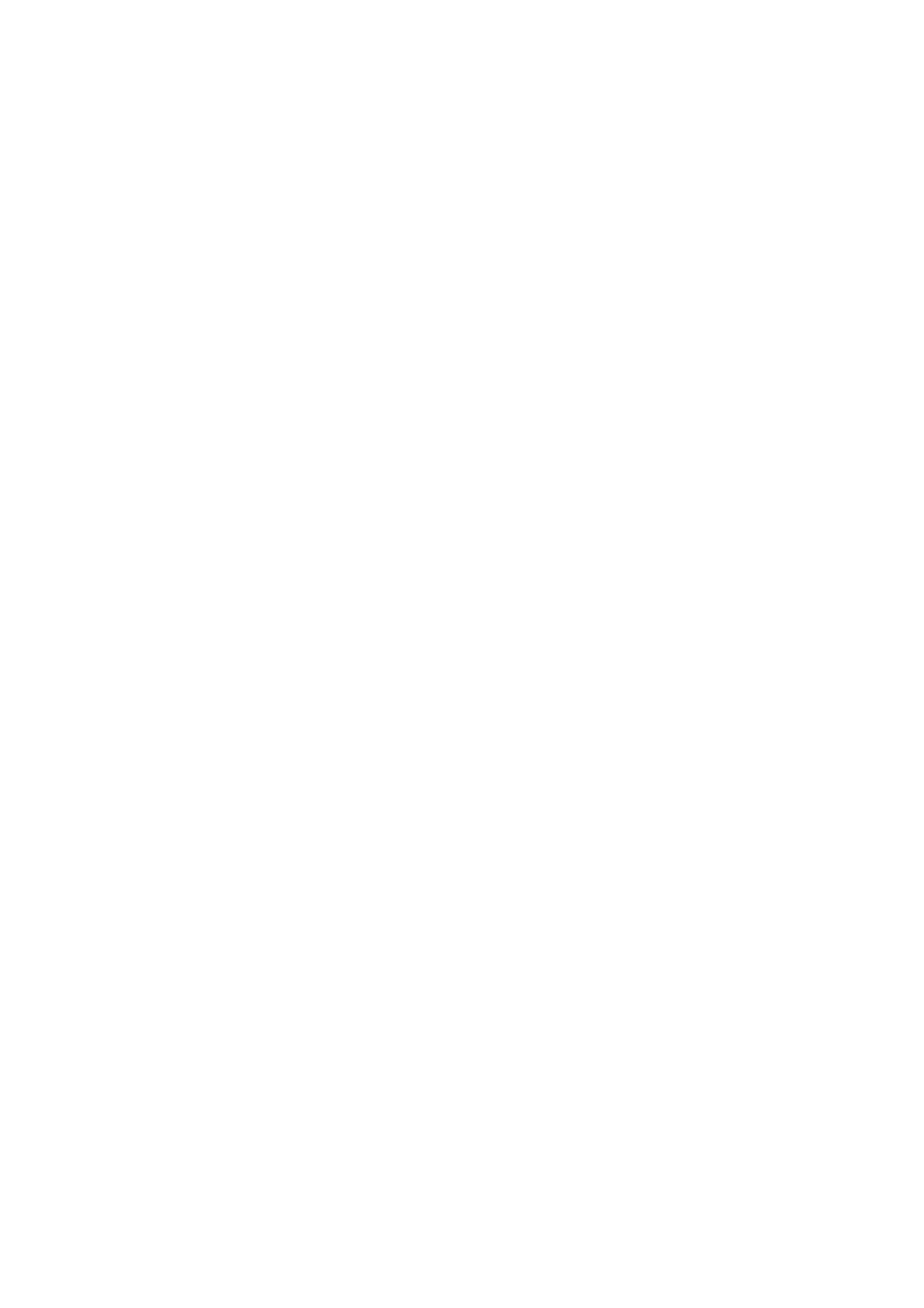| ---- |  |
|------|--|
|      |  |
|      |  |
|      |  |
|      |  |
|      |  |
|      |  |
|      |  |
|      |  |
|      |  |
|      |  |
|      |  |
|      |  |
|      |  |
|      |  |
|      |  |
|      |  |
|      |  |
|      |  |
|      |  |
|      |  |
|      |  |
|      |  |
|      |  |
|      |  |
|      |  |
|      |  |
|      |  |
|      |  |
|      |  |
|      |  |
|      |  |
|      |  |
|      |  |
|      |  |
|      |  |
|      |  |
|      |  |
|      |  |
|      |  |
|      |  |
|      |  |
|      |  |
|      |  |
|      |  |
|      |  |
|      |  |
|      |  |
|      |  |
|      |  |
|      |  |
|      |  |
|      |  |
|      |  |
|      |  |
|      |  |
|      |  |
|      |  |
|      |  |

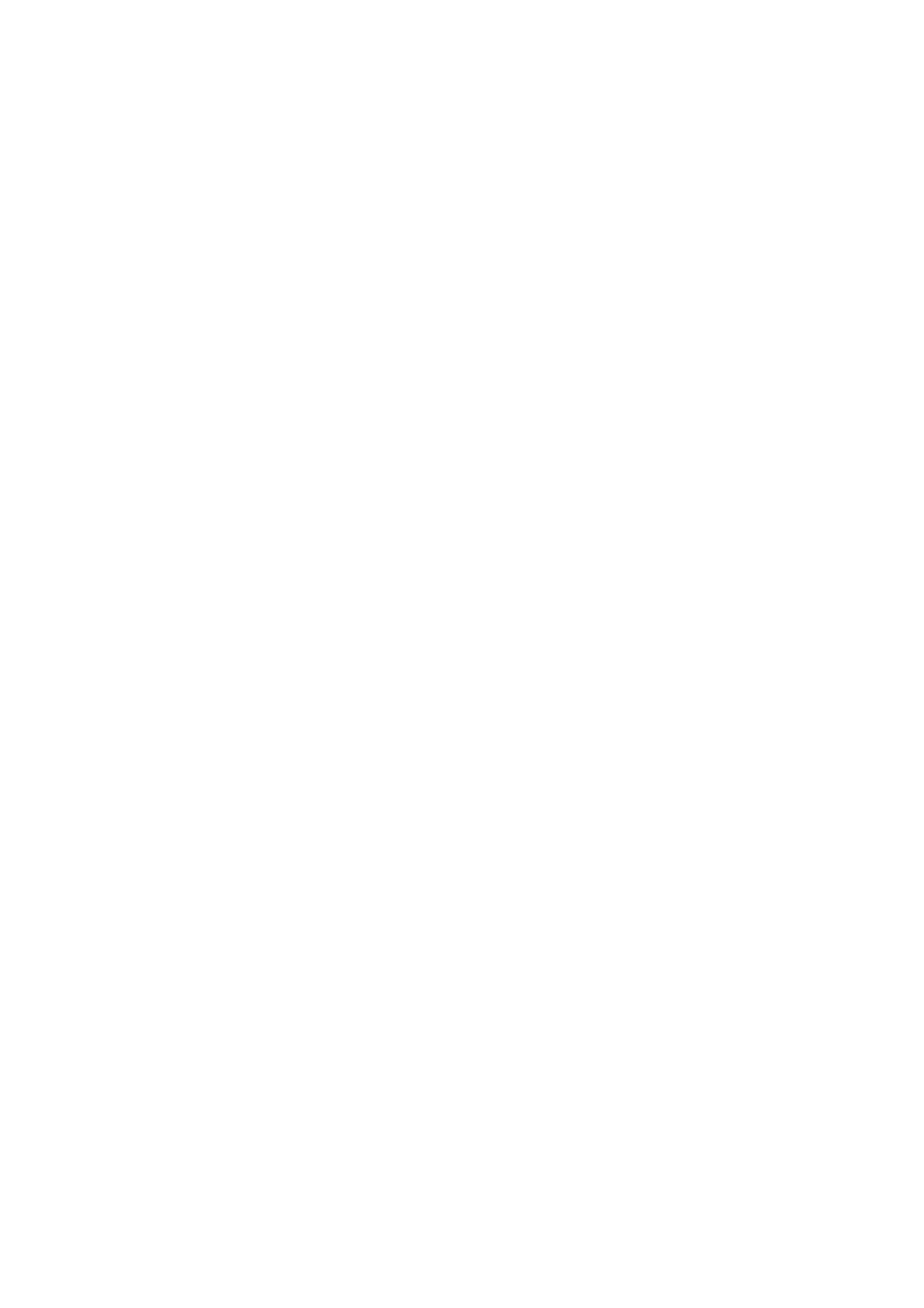| ---- |  |
|------|--|
|      |  |
|      |  |
|      |  |
|      |  |
|      |  |
|      |  |
|      |  |
|      |  |
|      |  |
|      |  |
|      |  |
|      |  |
|      |  |
|      |  |
|      |  |
|      |  |
|      |  |
|      |  |
|      |  |
|      |  |
|      |  |
|      |  |
|      |  |
|      |  |
|      |  |
|      |  |
|      |  |
|      |  |
|      |  |
|      |  |
|      |  |
|      |  |
|      |  |
|      |  |
|      |  |
|      |  |
|      |  |
|      |  |
|      |  |
|      |  |
|      |  |
|      |  |
|      |  |
|      |  |
|      |  |
|      |  |
|      |  |
|      |  |
|      |  |
|      |  |
|      |  |
|      |  |
|      |  |
|      |  |
|      |  |
|      |  |
|      |  |
|      |  |